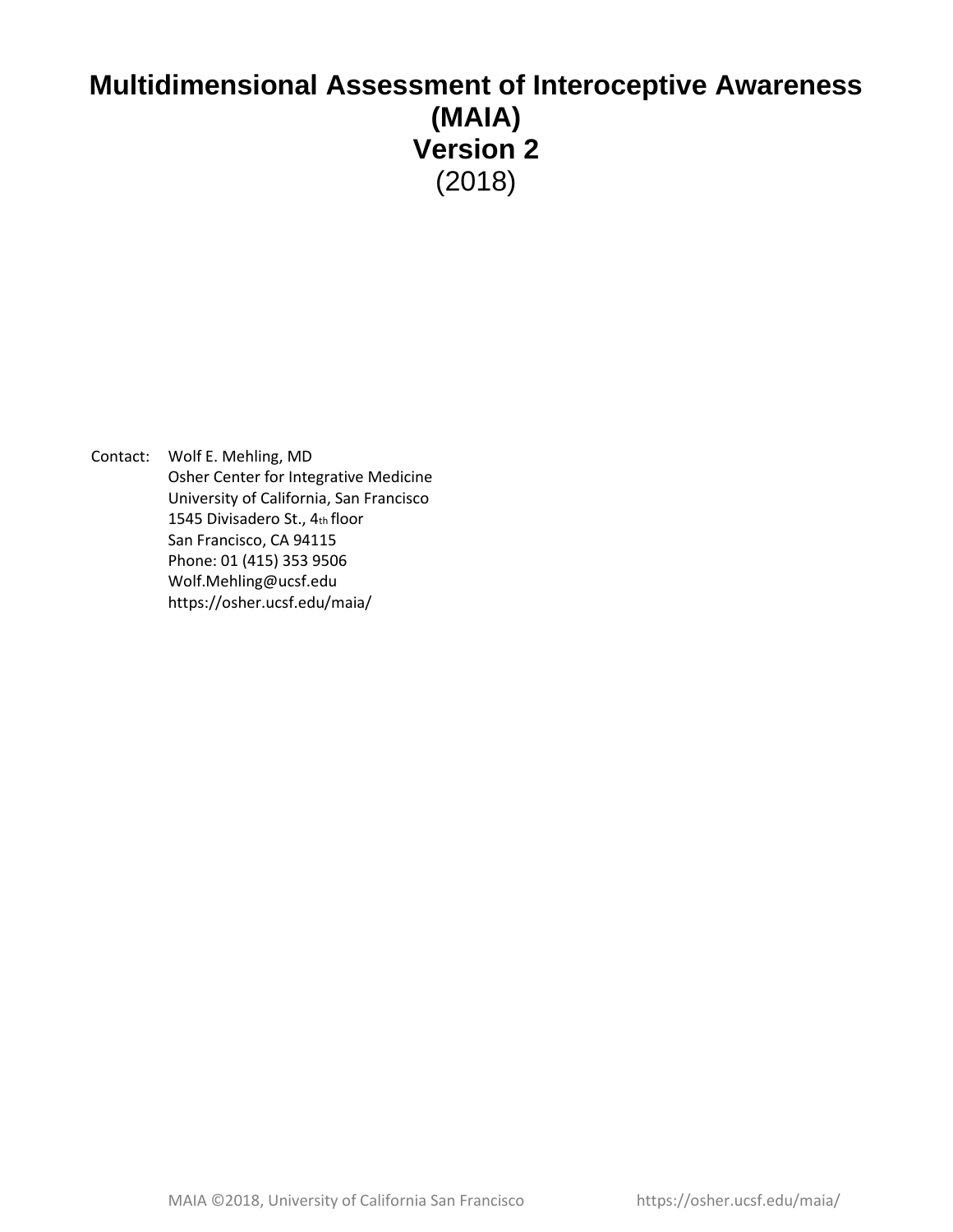### **Multidimensional Assessment of Interoceptive Awareness**

#### **Permission and Copyright**

Although the MAIA survey is copyrighted, it is available without charge and no written permission is required for its use. This assumes agreement with the following as a consequence of using a MAIA survey:

• Please refer to the survey using its complete name – Multidimensional Assessment of Interoceptive Awareness and provide the appropriate citation.

• Modifications may be made without our written permission. However, please clearly identify any modifications in any publications as having been made by the users. If you modify the survey, please let us know for our records.

• We recommend including entire subscales when selecting items from the MAIA to retain the psychometric features of these subscales (rather than selecting items from subscales).

• If you translate the MAIA into another language, please send us a copy for our records.

• If other investigators are interested in obtaining the survey, please refer them to the source document (PLoS-

ONE 2012, and www.osher.ucsf.edu/maia/) to assure they obtain the most recent version and scoring instructions.

#### **Scoring Instructions**

Take the average of the items on each scale.

**Note: (R): reverse-score (5 – x) items 5, 6, 7, 8, 9 and 10 on Not-Distracting, and items 11, 12 and 15 on Not-Worrying.** 

**1. Noticing:** Awareness of uncomfortable, comfortable, and neutral body sensations

 $Q1$   $+$   $Q2$   $+$   $Q3$   $+$   $Q4$   $+$   $Q4$   $+$   $Z$   $+$   $Z$   $+$   $Q4$   $+$   $Z$   $+$   $Z$   $+$   $Q4$   $+$   $Z$   $+$   $Z$   $+$   $Q4$   $+$   $Z$   $+$   $Z$   $+$   $Q4$   $+$   $Z$   $+$   $Z$   $+$   $Q4$   $+$   $Z$   $+$   $Z$   $+$   $Z$   $+$   $Z$   $+$   $Q4$   $+$   $Z$   $+$   $Z$ 

**2. Not-Distracting:** Tendency not to ignore or distract oneself from sensations of pain or discomfort

Q5(**R**)\_\_\_\_ + Q6(**R**)\_\_\_\_+ Q7(**R**)\_\_\_\_+ Q8(**R**)\_\_\_\_+Q9(**R**)\_\_\_\_+Q10(**R**) / 6 = \_\_\_\_\_\_\_\_\_\_\_

**3. Not-Worrying:** Tendency not to worry or experience emotional distress with sensations of pain or discomfort Q11(**R**)\_\_\_\_\_\_ + Q12(**R**)\_\_\_\_\_\_ + Q13\_\_\_\_\_\_ + Q14\_\_\_\_\_\_ + Q15 (**R**) / 5 = \_\_\_\_\_\_\_\_\_\_\_

**4. Attention Regulation:** Ability to sustain and control attention to body sensations

 $Q16$  +  $Q17$  +  $Q18$  +  $Q19$  +  $Q20$  +  $Q21$  +  $Q22$  /  $7$  =

**5. Emotional Awareness:** Awareness of the connection between body sensations and emotional states

 $Q23$  +  $Q24$  +  $Q25$  +  $Q26$  +  $Q27$  /  $5 =$ 

**6. Self-Regulation:** Ability to regulate distress by attention to body sensations

 $Q28$   $+ Q29$   $+ Q30$   $+ Q31$   $+ Q31$ 

**7. Body Listening:** Active listening to the body for insight

Q32  $+$  Q33  $+$  Q34  $-$  / 3=

**8. Trusting:** Experience of one's body as safe and trustworthy

 $Q35$   $+ Q36$   $+ Q37$   $/ 3=$   $-$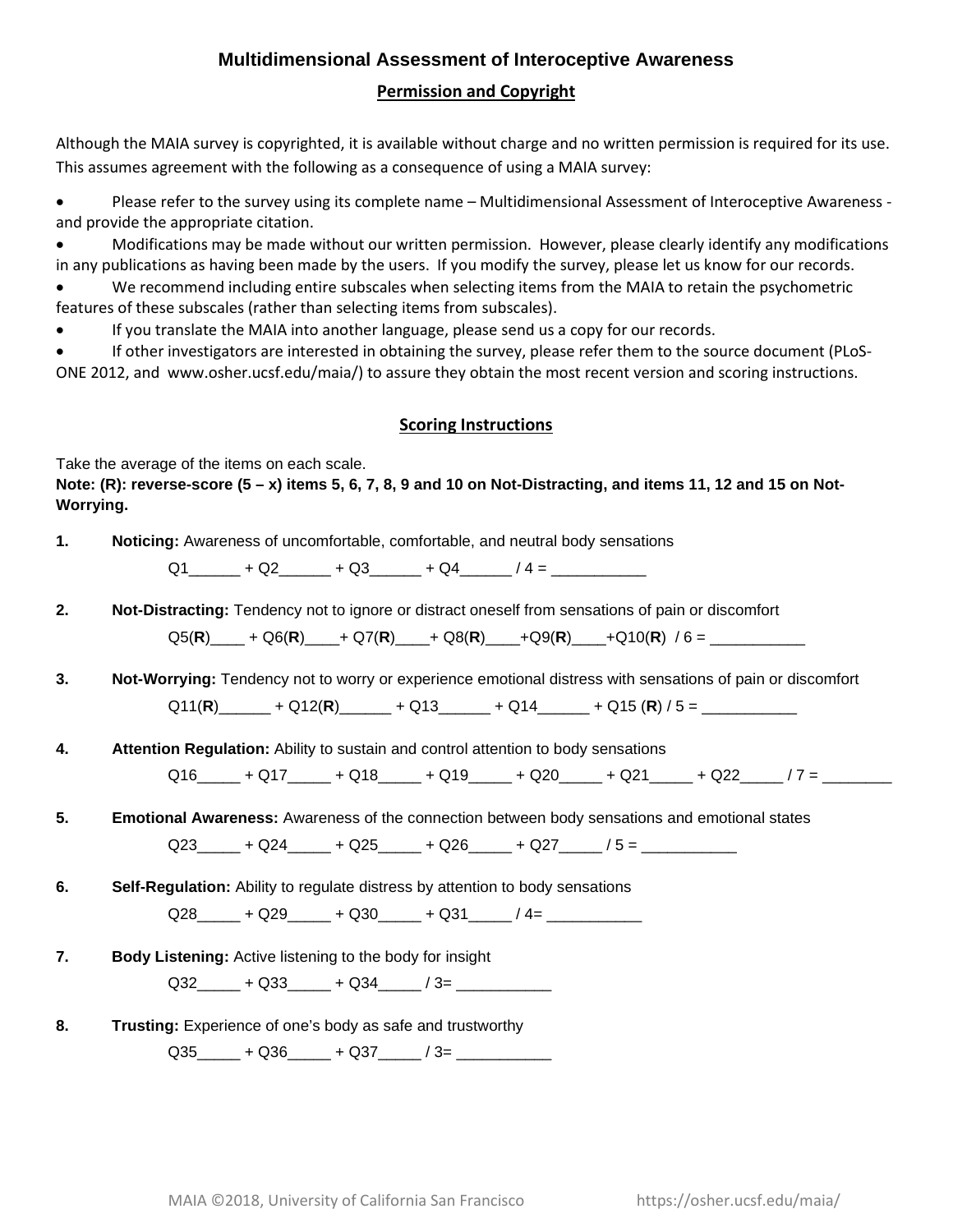## **Below you will find a list of statements. Please indicate how often each statement applies to you generally in daily life.**

|                                                                                                                  |                  | Circle one number on each line |                |   |                |               |  |  |
|------------------------------------------------------------------------------------------------------------------|------------------|--------------------------------|----------------|---|----------------|---------------|--|--|
|                                                                                                                  | <b>Never</b>     |                                |                |   |                | <b>Always</b> |  |  |
| 1. When I am tense I notice where the tension is located in my<br>body.                                          | $\mathbf 0$      | $\mathbf{1}$                   | $\overline{2}$ | 3 | $\overline{4}$ | 5             |  |  |
| 2. I notice when I am uncomfortable in my body.                                                                  | $\mathbf 0$      | $\mathbf{1}$                   | $\overline{2}$ | 3 | $\overline{4}$ | 5             |  |  |
| 3. I notice where in my body I am comfortable.                                                                   | $\mathbf 0$      | $\mathbf{1}$                   | $\overline{2}$ | 3 | $\overline{4}$ | 5             |  |  |
| 4. I notice changes in my breathing, such as whether it slows<br>down or speeds up.                              | $\overline{0}$   | 1                              | $\overline{2}$ | 3 | 4              | 5             |  |  |
| 5. I ignore physical tension or discomfort until they become more<br>severe.                                     | $\overline{0}$   | $\mathbf{1}$                   | $\overline{2}$ | 3 | $\overline{4}$ | 5             |  |  |
| 6. I distract myself from sensations of discomfort.                                                              | $\overline{0}$   | $\mathbf{1}$                   | $\overline{2}$ | 3 | 4              | 5             |  |  |
| 7. When I feel pain or discomfort, I try to power through it.                                                    | $\overline{0}$   | $\mathbf{1}$                   | $\overline{2}$ | 3 | $\overline{4}$ | 5             |  |  |
| I try to ignore pain<br>8.                                                                                       | $\mathbf 0$      | $\mathbf{1}$                   | $\overline{2}$ | 3 | 4              | 5             |  |  |
| I push feelings of discomfort away by focusing on something<br>9.                                                | $\overline{0}$   | $\mathbf{1}$                   | $\overline{2}$ | 3 | 4              | 5             |  |  |
| 10. When I feel unpleasant body sensations, I occupy myself with<br>something else so I don't have to feel them. | $\overline{0}$   | $\mathbf{1}$                   | $\overline{2}$ | 3 | $\overline{4}$ | 5             |  |  |
| 11. When I feel physical pain, I become upset.                                                                   | $\overline{0}$   | $\mathbf{1}$                   | $\overline{2}$ | 3 | 4              | 5             |  |  |
| 12. I start to worry that something is wrong if I feel any<br>discomfort.                                        | $\pmb{0}$        | 1                              | $\overline{2}$ | 3 | 4              | 5             |  |  |
| 13. I can notice an unpleasant body sensation without worrying<br>about it.                                      | $\boldsymbol{0}$ | 1                              | $\overline{2}$ | 3 | $\overline{4}$ | 5             |  |  |
| 14. I can stay calm and not worry when I have feelings of<br>discomfort or pain.                                 | $\pmb{0}$        | 1                              | $\overline{2}$ | 3 | 4              | 5             |  |  |
| 15. When I am in discomfort or pain I can't get it out of my mind                                                | $\overline{0}$   | 1                              | $\overline{2}$ | 3 | $\overline{4}$ | 5             |  |  |
| 16. I can pay attention to my breath without being distracted by<br>things happening around me.                  | $\pmb{0}$        | 1                              | $\overline{2}$ | 3 | 4              | 5             |  |  |
| 17. I can maintain awareness of my inner bodily sensations even<br>when there is a lot going on around me.       | 0                | 1                              | $\overline{2}$ | 3 | $\overline{4}$ | 5             |  |  |
| 18. When I am in conversation with someone, I can pay attention<br>to my posture.                                | $\pmb{0}$        | 1                              | $\overline{2}$ | 3 | 4              | 5             |  |  |